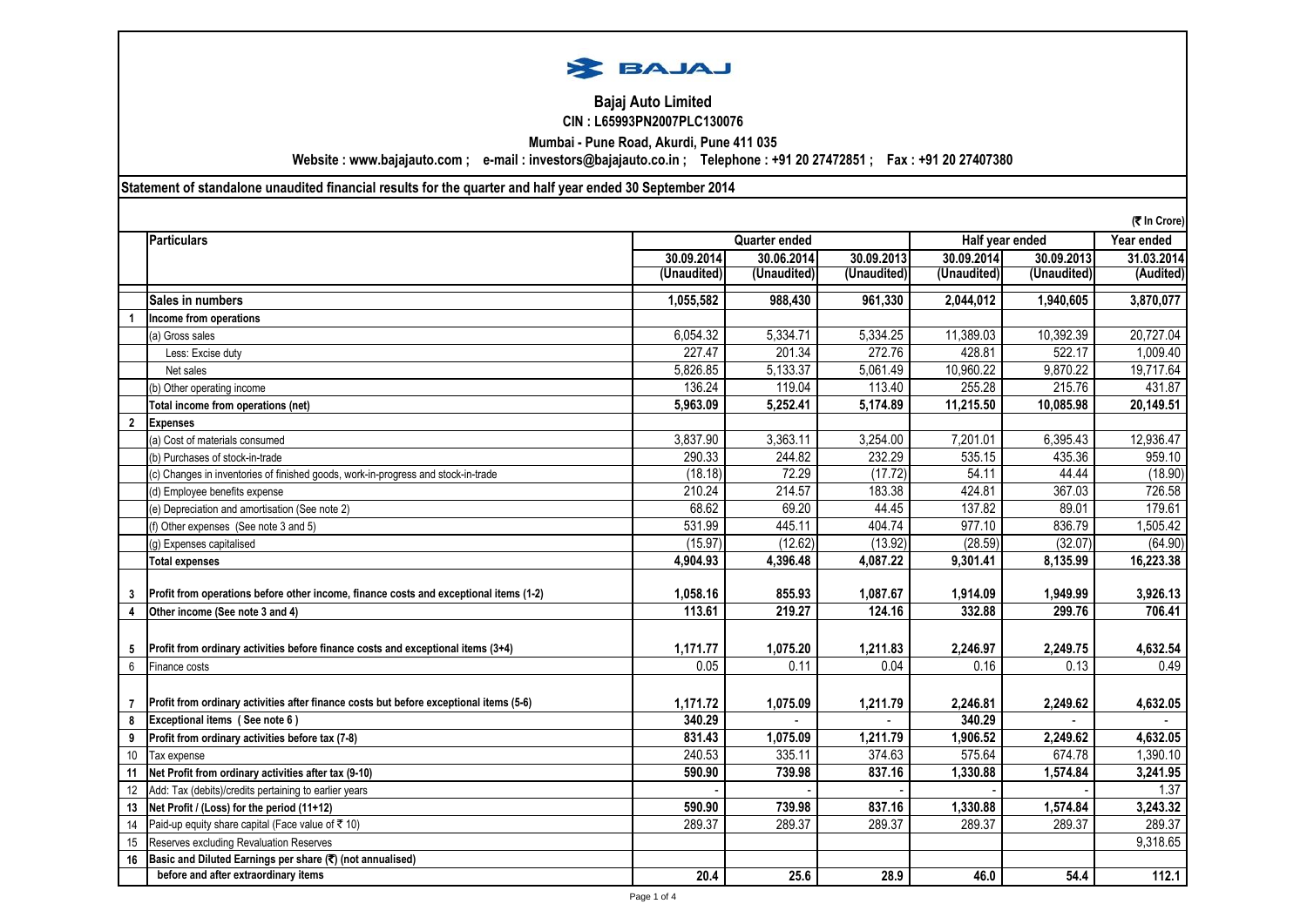| <b>Particulars</b>                                                                      | As at       |             |             |             |  |  |  |  |
|-----------------------------------------------------------------------------------------|-------------|-------------|-------------|-------------|--|--|--|--|
|                                                                                         | 30.09.2014  | 30.06.2014  | 30.09.2013  | 31.03.2014  |  |  |  |  |
| A Particulars of shareholding                                                           |             |             |             |             |  |  |  |  |
| Public shareholding @                                                                   |             |             |             |             |  |  |  |  |
| Number of shares                                                                        | 144,633,888 | 144,633,888 | 144,633,888 | 144,633,888 |  |  |  |  |
| Percentage of shareholding                                                              | 49.98%      | 49.98%      | 49.98%      | 49.98%      |  |  |  |  |
| 2 Promoters & Promoter Group Shareholding                                               |             |             |             |             |  |  |  |  |
| (a) Pledged / Encumbered                                                                |             |             |             |             |  |  |  |  |
| Number of shares                                                                        | 79,855      | 79,855      | 86,855      | 79.855      |  |  |  |  |
| Percentage of shares (as a % of the total shareholding of promoters and promoter group) | 0.06%       | 0.06%       | 0.06%       | 0.06%       |  |  |  |  |
| Percentage of shares (as a % of the total share capital of the Company)                 | 0.03%       | 0.03%       | 0.03%       | 0.03%       |  |  |  |  |
| (b) Non-encumbered                                                                      |             |             |             |             |  |  |  |  |
| Number of shares                                                                        | 144,653,277 | 144,653,277 | 144,646,277 | 144,653,277 |  |  |  |  |
| Percentage of shares (as a % of the total shareholding of promoters and promoter group) | 99.94%      | 99.94%      | 99.94%      | 99.94%      |  |  |  |  |
| Percentage of shares (as a % of the total share capital of the Company)                 | 49.99%      | 49.99%      | 49.99%      | 49.99%      |  |  |  |  |
| @ including equity shares represented by GDRs.                                          |             |             |             |             |  |  |  |  |

| <b>Particulars</b>                             |            |
|------------------------------------------------|------------|
|                                                | 30.09.2014 |
| <b>B</b> Investor complaints                   |            |
| Pending at the beginning of the quarter        | Nil        |
| Received during the quarter                    | 5          |
| Disposed of during the quarter                 | 5          |
| Remaining unresolved at the end of the quarter | Nil        |

|              | Segment-wise revenue, results and capital employed   |             |                      |             |                 |             |            |  |
|--------------|------------------------------------------------------|-------------|----------------------|-------------|-----------------|-------------|------------|--|
| (₹ In Crore) |                                                      |             |                      |             |                 |             |            |  |
|              | <b>Particulars</b>                                   |             | <b>Quarter ended</b> |             | Half year ended |             | Year ended |  |
|              |                                                      | 30.09.2014  | 30.06.2014           | 30.09.2013  | 30.09.2014      | 30.09.2013  | 31.03.2014 |  |
|              |                                                      | (Unaudited) | (Unaudited)          | (Unaudited) | (Unaudited)     | (Unaudited) | (Audited)  |  |
|              | <b>Segment revenue</b>                               |             |                      |             |                 |             |            |  |
|              | Automotive                                           | 5,993.26    | 5,298.54             | 5,207.65    | 11,291.80       | 10,171.37   | 20,427.57  |  |
|              | Investments                                          | 83.44       | 173.14               | 91.40       | 256.58          | 214.37      | 423.12     |  |
|              | Unallocable                                          |             |                      |             |                 |             | 5.23       |  |
|              | <b>Total</b>                                         | 6,076.70    | 5,471.68             | 5,299.05    | 11,548.38       | 10,385.74   | 20,855.92  |  |
|              | Segment profit / (loss) before tax and finance costs |             |                      |             |                 |             |            |  |
|              | Automotive                                           | 748.32      | 902.32               | .120.66     | 1,650.64        | 2,035.86    | 4,205.14   |  |
|              | Investments                                          | 83.16       | 172.88               | 91.17       | 256.04          | 213.89      | 422.17     |  |
|              | Unallocable                                          |             |                      |             |                 |             | 5.23       |  |
|              | <b>Total</b>                                         | 831.48      | 1,075.20             | 1,211.83    | 1,906.68        | 2,249.75    | 4,632.54   |  |
|              | Less: Finance costs                                  | 0.05        | 0.11                 | 0.04        | 0.16            | 0.13        | 0.49       |  |
|              | Total profit before tax                              | 831.43      | 1,075.09             | 1,211.79    | 1,906.52        | 2,249.62    | 4,632.05   |  |
|              | Capital employed                                     |             |                      |             |                 |             |            |  |
|              | Automotive                                           | .592.76     | 1,815.83             | .761.60     | .592.76         | 1,761.60    | 2,633.99   |  |
|              | Investments                                          | 9,483.95    | 10,443.44            | 7,750.59    | 9,483.95        | 7,750.59    | 8,689.17   |  |
|              | Unallocable                                          | 103.81      | (1,662.30)           | 78.57       | 103.81          | 78.57       | (1,514.22) |  |
|              | <b>Total</b>                                         | 11,180.52   | 10,596.97            | 9,590.76    | 11,180.52       | 9,590.76    | 9,808.94   |  |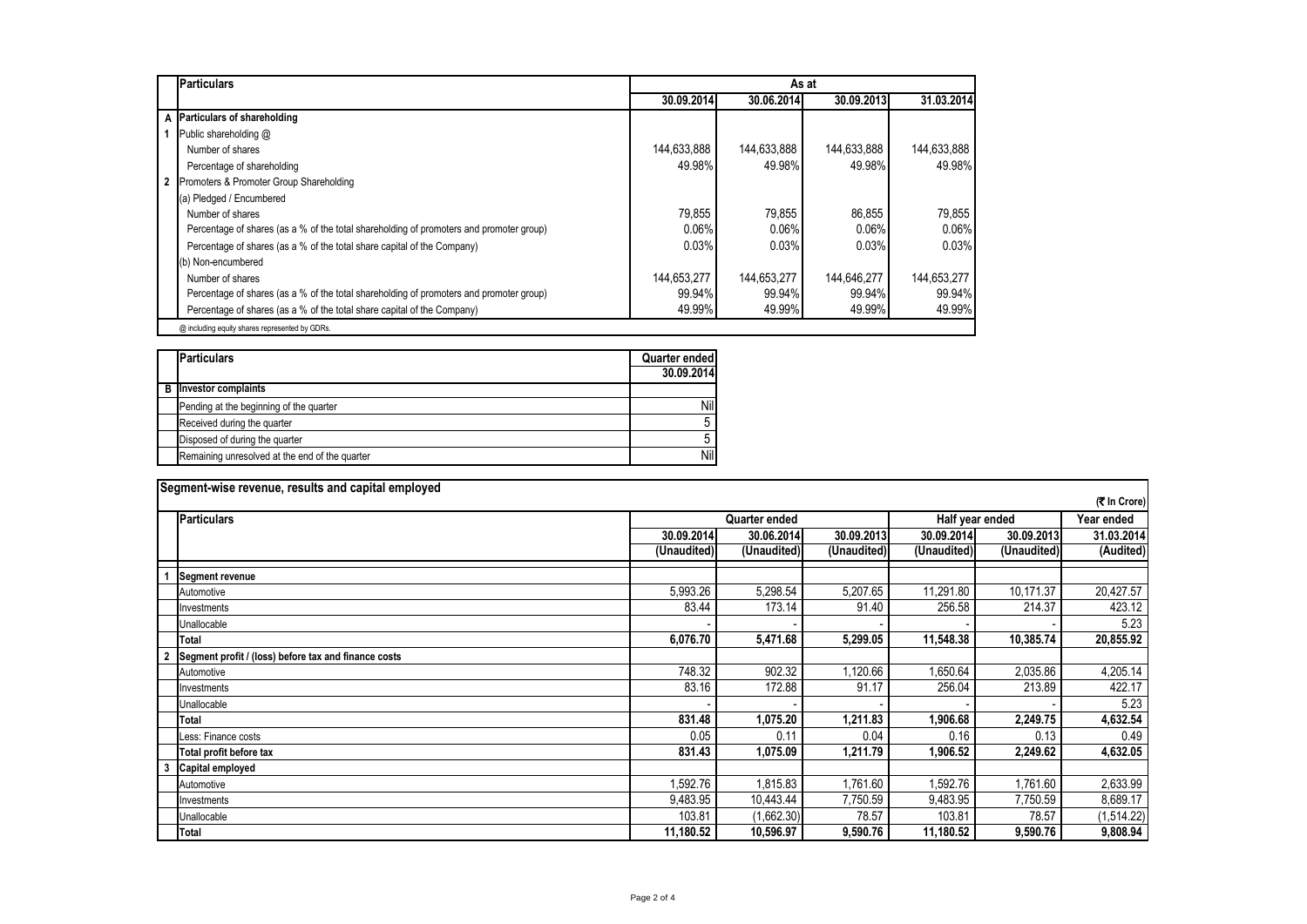| Notes: |                                                                                                                                   |                     |                     |                     |
|--------|-----------------------------------------------------------------------------------------------------------------------------------|---------------------|---------------------|---------------------|
| 1.     | Disclosure of assets and liabilities as per clause 41(I)(ea) of the listing agreement for the half year ended 30 September 2014 - |                     |                     | (そ In Crore)        |
|        | <b>Particulars</b>                                                                                                                | As at<br>30.09.2014 | As at<br>30.09.2013 | As at<br>31.03.2014 |
|        |                                                                                                                                   | (Unaudited)         | (Unaudited)         | (Audited)           |
| A      | <b>Equity and liabilities</b>                                                                                                     |                     |                     |                     |
| 1      | Shareholders' funds                                                                                                               |                     |                     |                     |
|        | (a) Share capital                                                                                                                 | 289.37              | 289.37              | 289.37              |
|        | (b) Reserves and surplus                                                                                                          | 10,687.49           | 9,087.70            | 9,318.65            |
|        | Sub-total - Shareholders' funds                                                                                                   | 10,976.86           | 9,377.07            | 9,608.02            |
| 2      | <b>Non-current liabilities</b>                                                                                                    |                     |                     |                     |
|        | (a) Long-term borrowings                                                                                                          | 92.84               | 101.79              | 57.74               |
|        | (b) Deferred tax liabilities (net)                                                                                                | 110.82              | 111.90              | 143.18              |
|        | (c) Other long-term liabilities                                                                                                   | 72.29               | 102.41              | 87.43               |
|        | (d) Long-term provisions                                                                                                          | 143.49              | 155.61              | 120.99              |
|        | Sub-total - Non-current liabilities                                                                                               | 419.44              | 471.71              | 409.34              |
| 3      | <b>Current liabilities</b>                                                                                                        |                     |                     |                     |
|        | (a) Short-term borrowings                                                                                                         | 16.10               |                     |                     |
|        | (b) Trade payables                                                                                                                | 2,415.46            | 2,278.83            | 2,111.40            |
|        | (c) Other current liabilities                                                                                                     | 1,129.59            | 503.91              | 766.14              |
|        | (d) Short-term provisions                                                                                                         | 247.24              | 484.85              | 1,852.70            |
|        | Sub-total - Current liabilities                                                                                                   | 3,808.39            | 3,267.59            | 4,730.24            |
|        | <b>Total - Equity and liabilities</b>                                                                                             | 15,204.69           | 13,116.37           | 14,747.60           |
| B      | <b>Assets</b>                                                                                                                     |                     |                     |                     |
| 1      | <b>Non-current assets</b>                                                                                                         |                     |                     |                     |
|        | (a) Fixed assets                                                                                                                  | 2,074.38            | 2,102.33            | 2,150.10            |
|        | (b) Non-current investments                                                                                                       | 2,313.39            | 2,797.37            | 6,259.93            |
|        | (c) Long-term loans and advances                                                                                                  | 803.82              | 513.51              | 719.92              |
|        | (d) Other non-current assets                                                                                                      | 1.04                | 1.02                | 1.02                |
|        | Sub-total - Non-current assets                                                                                                    | 5,192.63            | 5,414.23            | 9,130.97            |
| 2      | <b>Current assets</b>                                                                                                             |                     |                     |                     |
|        | (a) Current investments                                                                                                           | 7,104.88            | 4,856.05            | 2,289.70            |
|        | (b) Inventories                                                                                                                   | 601.67              | 561.77              | 639.72              |
|        | (c) Trade receivables                                                                                                             | 972.17              | 959.52              | 796.21              |
|        | (d) Cash and bank balances                                                                                                        | 195.49              | 155.51              | 495.48              |
|        | (e) Short-term loans and advances                                                                                                 | 877.16              | 915.75              | 978.45              |
|        | (f) Other current assets                                                                                                          | 260.69              | 253.54              | 417.07              |
|        | Sub-total - Current assets                                                                                                        | 10,012.06           | 7,702.14            | 5,616.63            |
|        | <b>Total - Assets</b>                                                                                                             | 15,204.69           | 13,116.37           | 14,747.60           |